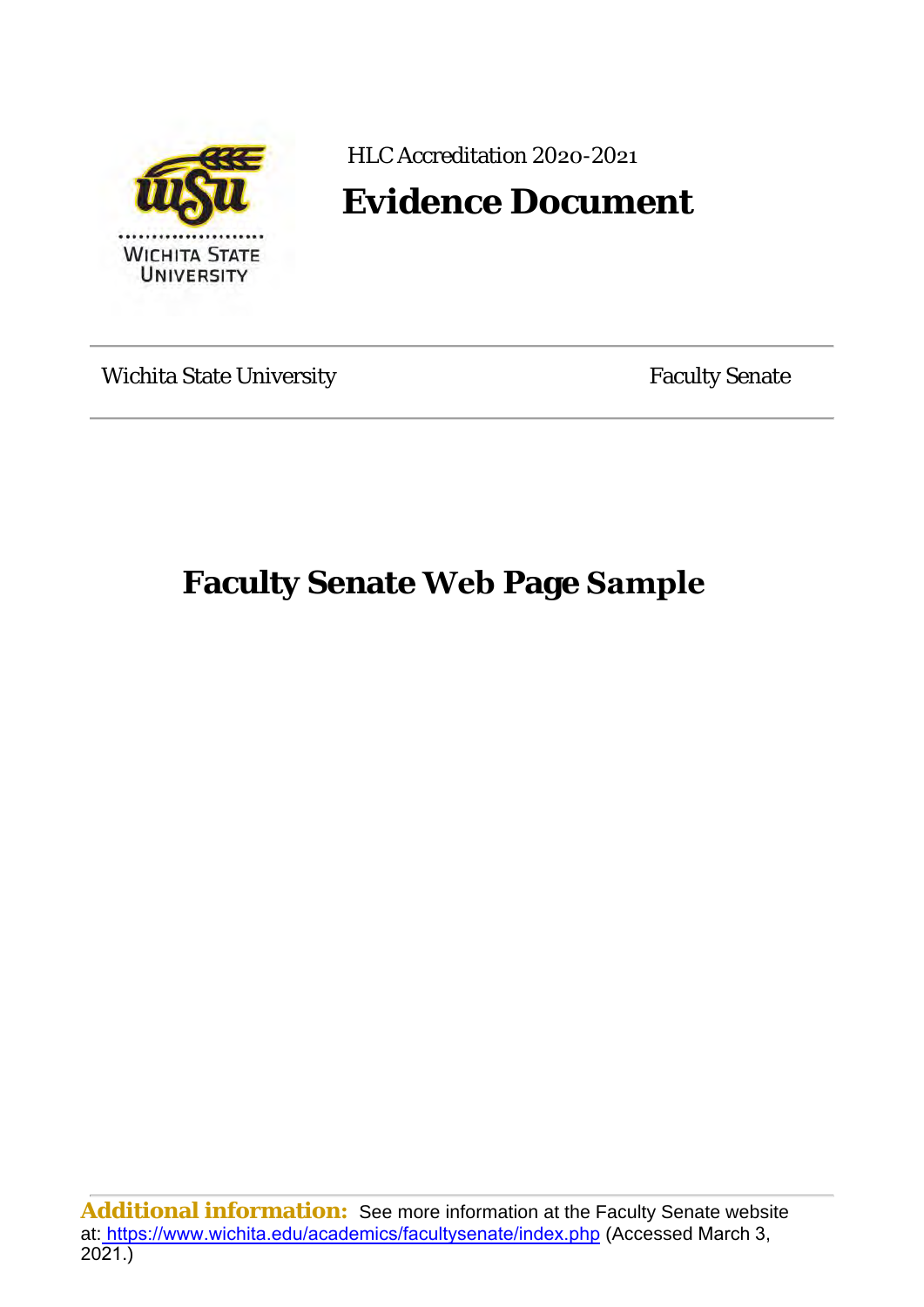

| <b>Faculty Senate</b>                |                                     | IN THIS SECTION $\equiv$       |
|--------------------------------------|-------------------------------------|--------------------------------|
| <b>Faculty Senate Home</b>           | <b>Non-Standing Committees</b>      | <b>Faculty Advancement</b>     |
| <b>Meeting Agendas &amp; Minutes</b> | Ombudsperson                        | <b>Faculty Feedback</b>        |
| <b>Documents and Reports</b>         | <b>Rules of the Faculty Senate</b>  | <b>Faculty Awards</b>          |
| 2020-2021 Senators                   | <b>Faculty Senate Archive</b>       | Spring 2020 Information for    |
| <b>Executive Committee</b>           | <b>Faculty Senate Documents and</b> | <b>Instructional Faculty</b>   |
| <b>Standing Committees</b>           | Reports 2020-2021                   | <b>Faculty Senate Meetings</b> |

## **Faculty Senate**

The Wichita State University Faculty Senate serves as the representative forum for the entire Faculty of the University and is charged with representing the Faculty in university governance. The President of the Faculty Senate is the primary spokesperson for the Faculty in governance issues.

The Faculty Senate is a representative body whose members are chosen by election. The constituent units are the School of Business, Colleges of Applied Studies, Engineering, Fine Arts, Health Professions, the three divisions of Liberal Arts & Sciences and the University Libraries.

The Wichita State University Faculty Senate meets on the 2nd and 4th Monday of each month in Clinton Hall Room 126, from 3:30 - 5:00 p.m. and you are most welcome to attend. If you would like more information, please contact the Office of the Faculty Senate office, ext. 5129.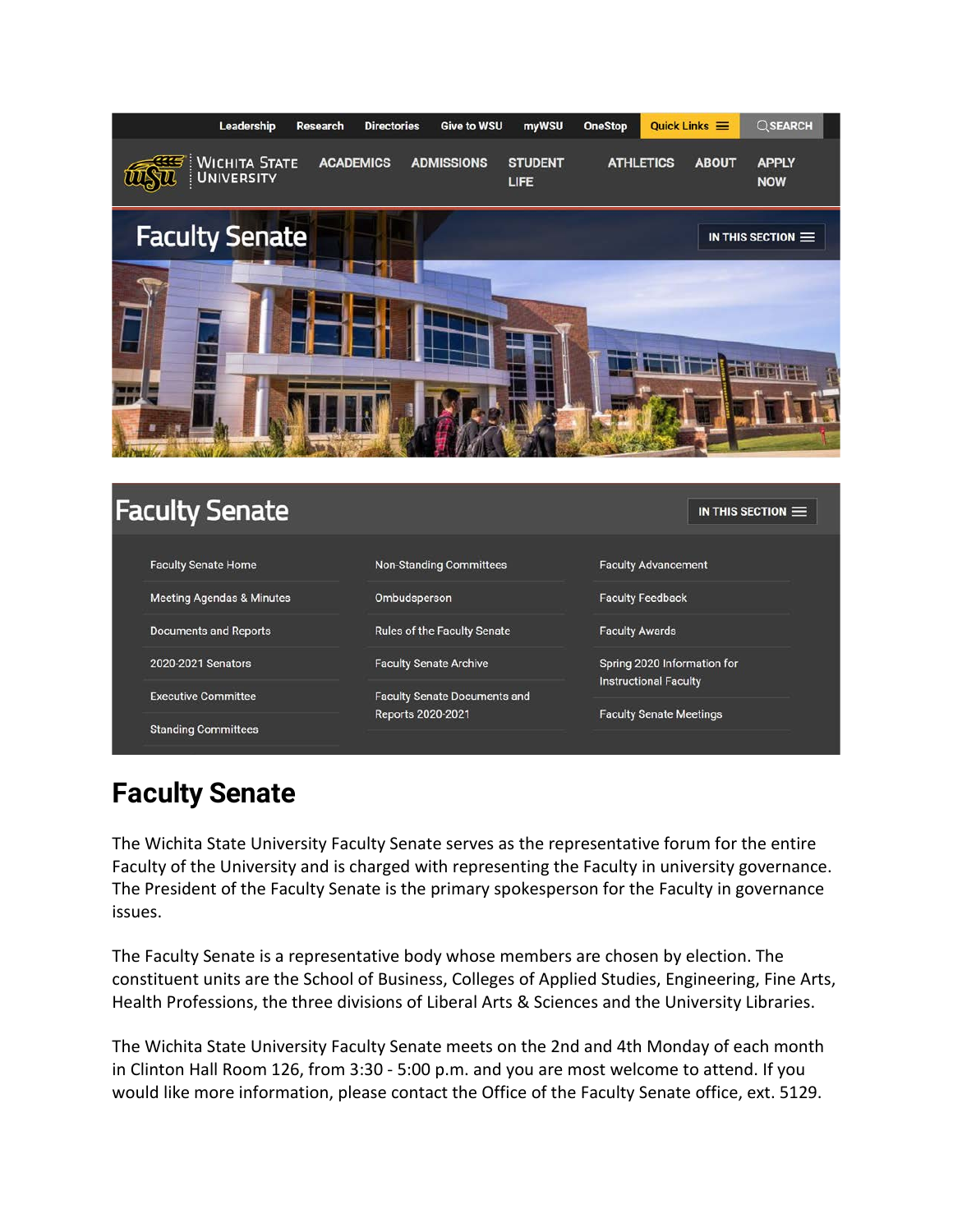## **[Senators](https://www.wichita.edu/academics/facultysenate/2021senators.php)**

- [Former Senators](https://www.wichita.edu/academics/facultysenate/previoussemators.php)
- [Former Presidents](https://www.wichita.edu/academics/facultysenate/pastpresidents.php)

## [Executive Committee](https://www.wichita.edu/academics/facultysenate/2021exec.php)

• [Former Executive Committees](https://www.wichita.edu/academics/facultysenate/Executive_Committees.php) 

## [Standing Committees](https://www.wichita.edu/academics/facultysenate/2021committees.php)

• [Former Standing](https://www.wichita.edu/academics/facultysenate/previouscommittees.php) Committees

## [Non-Standing Committees](https://www.wichita.edu/academics/facultysenate/adhoccomtes.php)

## [Ombuds Persons](https://www.wichita.edu/academics/facultysenate/Ombuds.php)

## **Governing Documents**

- [Constitution of](https://www.wichita.edu/academics/facultysenate/documents/ConstitutionOfTheFacultySenate_5.13.19.pdf) Faculty Senate
- [Rules of Faculty](https://www.wichita.edu/academics/facultysenate/rulesofthefacultysenateintro.php) Senate
- [Bylaws of General Faculty Meetings](https://www.wichita.edu/academics/facultysenate/documents/BylawsOfTheGeneralFacultyMeetings_4.29.19.pdf)
- [WSU Policies & Procedures](https://www.wichita.edu/about/policy/ch_4.htm)

[Policies and](https://www.wichita.edu/academics/facultysenate/PoliciesForms/PoliciesAndFormsIndex.php) Forms

[Faculty Advancement](https://www.wichita.edu/faculty/development/)

[Agendas and](https://www.wichita.edu/academics/facultysenate/agendas_minutes_fy2020.php) Minutes **[Senators](https://www.wichita.edu/academics/facultysenate/1920senators.php)** Senators **Senators** 

[Submit Questions and Concerns](https://www.wichita.edu/academics/facultysenate/Feedback.php) [Open Forum on New Ideas](https://wsubac.wordpress.com/)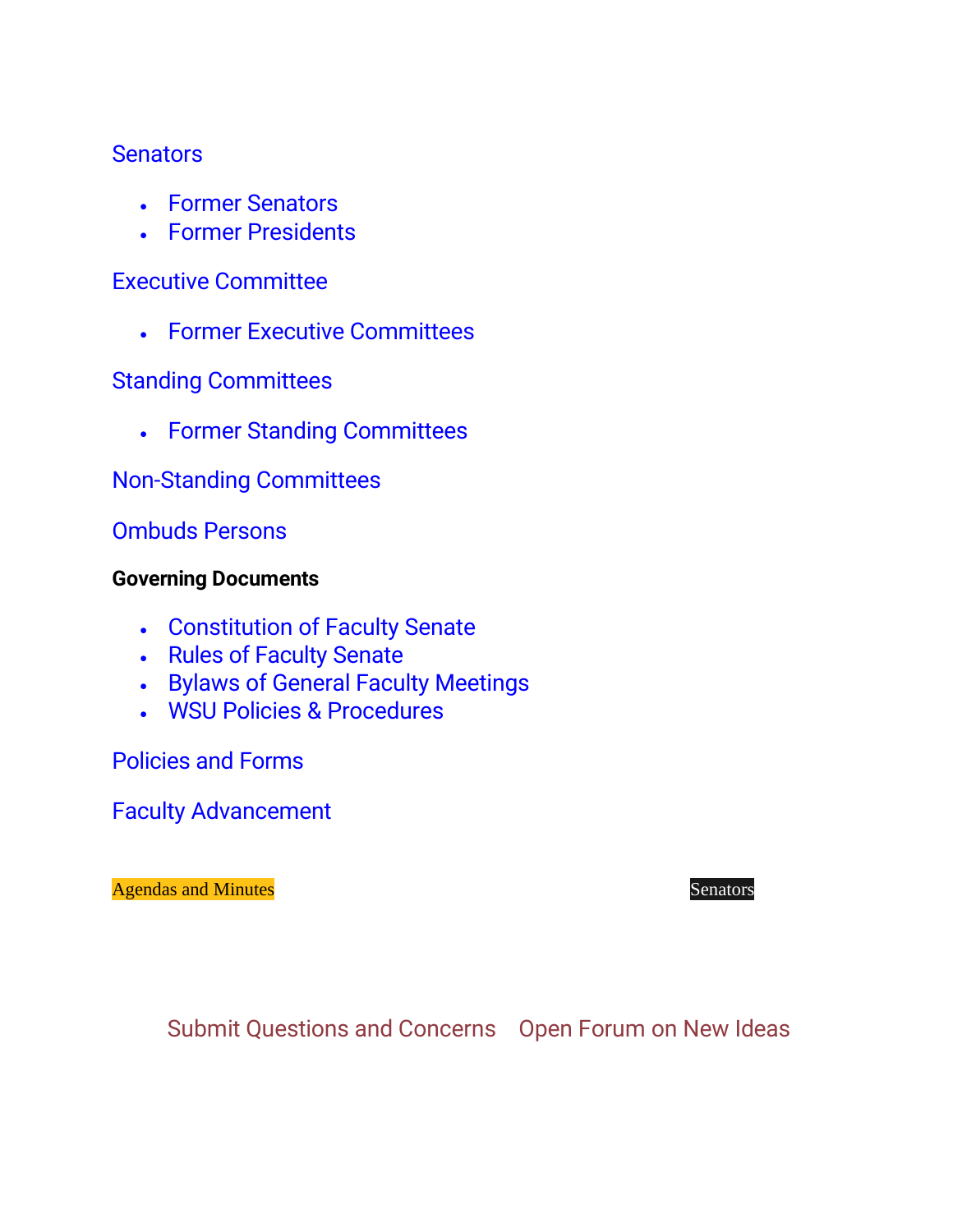

## **Information for instructional faculty**

This page includes a compilation of important information provided to faculty for online/remote instruction for Spring 2020. The information is broken into three parts:

- Information that may be helpful right away for your online classes (including ongoing instructional support, meeting your classes live, proctoring exams, and testing for students registered with Disability Services)
- Information to support your students (including staying in contact, FERPA, the CARE team, and other services)
- Information for the end of the semester (including information about final exams, entering final grades, incompletes, and the grading system for classes)

## **INFORMATION REGARDING TEACHING ONLINE**

### **Ongoing Instructional Support**

- As we resume our classes online, do not hesitate to reach out for additional support. Instructional Design and Accessibility is ready to help. They can help you deliver the content you were planning to deliver as well as support you in developing new material you want to create for later the semester. Review the great [resources online](https://www.wichita.edu/services/mrc/instructional_technology/BbTraining/emergencyonline.php) and also consider the [step-by-step guide](https://www.wichita.edu/services/mrc/instructional_technology/COVID/index.php) they developed to help create course content to keep your students engaged. Several [training labs](http://wichita.edu/idalabs) also are available every week.
- Whenever you have technological trouble, there is a strong support staff to help you fix glitches. They want to help you do your best. They can be reached at ida@wichita.edu.

#### **Synchronous Class Meetings**

• If you are meeting synchronously (live) with your class, it is important to stick to your scheduled course time. Students may have other faculty who are also expecting them "in class" during their scheduled time.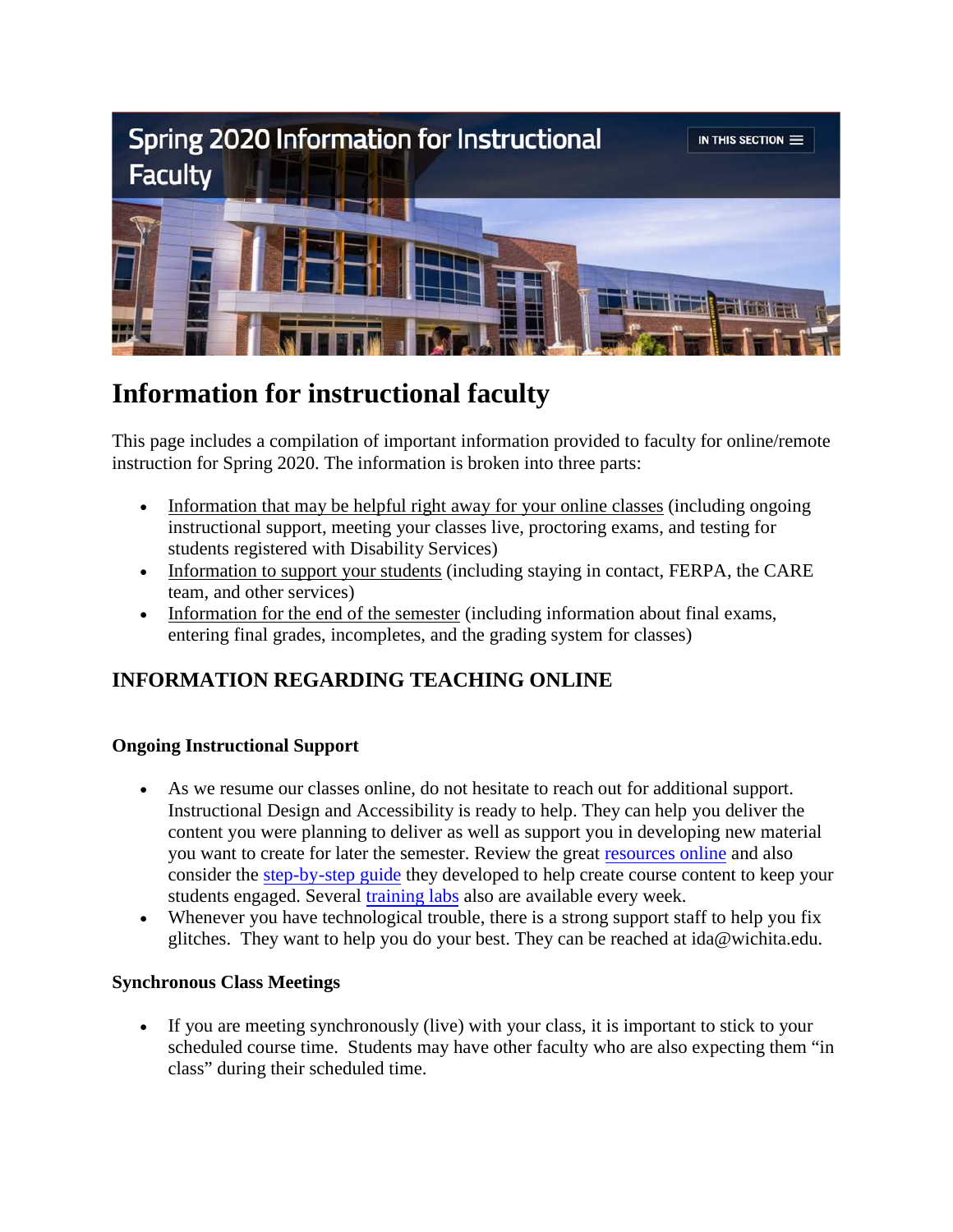• Consider recording your zoom sessions and posting those for students to view later who are unable to join you live due to new home/work obligations.

#### **Online Proctoring Services**

- Proctoring exams can be a challenge. The MRC has several [options to improve exam](https://wichita.edu/services/mrc/instructional_technology/Respondus/onlinetestintegrity.php) [integrity](https://wichita.edu/services/mrc/instructional_technology/Respondus/onlinetestintegrity.php) that do not involve proctoring. A [comprehensive overview of proctoring](https://wichita.edu/services/mrc/instructional_technology/Respondus/proctoringoptions.php) options also is available.
- Respondus Lockdown Browser is the recommended tool for online proctoring. This tool locks down a student's browser (but not any extra devices they might have) *and* provides AI monitoring through a webcam of the student taking the exam. Exams must be offered in online format. Similar to ProctorU, it flags irregularities for later review by a faculty member. Additional information is available online at: [https://wichita.edu/services/mrc/instructional\\_technology/Respondus/index.php](https://wichita.edu/services/mrc/instructional_technology/Respondus/index.php)
- ProctorU: This service likely will not be available prior to final exams. ProctorU provides AI monitoring for online exams that flags irregularities. The cost is \$10 per student per exam. You must have permission from the Dean to cover the cost of these exams. As a reminder, the cost of the test cannot be passed on to students.

#### **Testing with Disability Services**

• Students registered with ODS should not have to pay for their test to be proctored. The plan is to have Testing Services proctor the test via zoom or skype.

### **Zoom bombing**

- Zoom Bombing is when an uninvited guest joins a zoom meeting and disrupts the event, usually with offensive content. This is a particular risk for events that are promoted in a public way (like recruitments events that cast a wide net).
	- You can protect yourself using Zoom's security features. For guidance, go to <http://wichita.edu/zoomsafe>
	- You can request a co-host for your Zoom session a CMS A/V technician who will help monitor your event and handle problems if they occur. [https://wichita.teamdynamix.com/TDClient/1907/Portal/Requests/ServiceD](https://wichita.teamdynamix.com/TDClient/1907/Portal/Requests/ServiceDet?ID=42814) [et?ID=42814](https://wichita.teamdynamix.com/TDClient/1907/Portal/Requests/ServiceDet?ID=42814)
- If you experience a Zoom Bombing event, please report the incident using the Institutional Equity and Compliance [Report form.](https://cm.maxient.com/reportingform.php?WichitaStateUniv&layout_id=8) The Compliance office is helping to track these incidents and manage any necessary institutional response.

## **INFORMATION TO SUPPORT YOUR STUDENTS**

#### **Student Care**

• If you are not meeting synchronously with your students each week, consider ways to touch base with them regularly. If you wait until the next assignment or test is due and they don't submit work, it may be too late to get them back on track if they are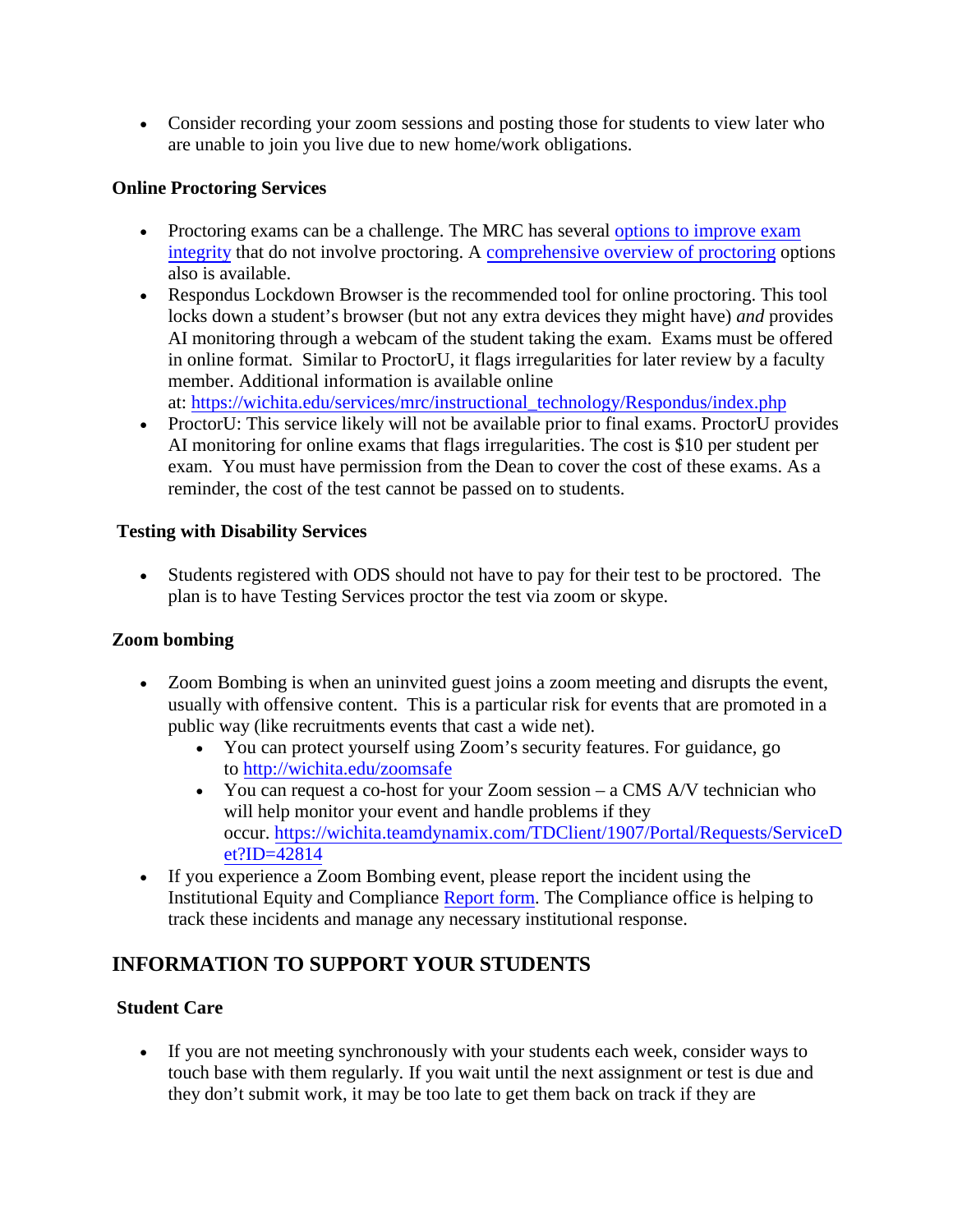struggling. A live Q&A session or a short email asking for a reply is a great way to keep students engaged.

- If you encounter students in need or distress, please submit a [CARE report.](https://www.wichita.edu/services/careteam/) CARE Team is ready to serve students in distress during these trying times. To help address concerns regarding emergency assistance and self-care resources, share the below link to help connect individuals to resources in our
	- community. [https://www.wichita.edu/services/student\\_affairs/covid-19/index.php](https://www.wichita.edu/services/student_affairs/covid-19/index.php)
- If students are struggling academically, GEEKs, the Math lab, the Writing center, and tutoring services have all moved online.

#### **Success Coaches**

• You may have students who are now in need of additional academic support and coaching. [Success Coaches](https://www.wichita.edu/services/studentsuccess/successcoaches.php) are available in each college to provide support for course engagement, time management, navigating classes, online study skills, accountability, etc. Critical concerns such as mental health, recent layoffs, food and housing insecurity, should be submitted to our Care Team (see above).

#### **Sharing Academic Information with Students (protecting Student FERPA rights)**

- Blackboard is the ideal mode to share information about grades with students.
- Zoom meetings between the instructor and the individual student can include discussions about grades and academic progress.
- Emails to students at their assigned @shockers.wichita.edu email address can include explanations and information related to grades and academic progress.
- Phone conversations with students are allowed, but verification of identity is difficult. Use a phone call if it is necessary to be accessible to a student to answer their questions or address their concerns. Use caution in sharing specific academic information because of the difficulty of verification of identity.

## **INFORMATION FOR THE END OF THE SEMESTER**

#### **Incompletes**

You may be asked by a student if they can take an incomplete in your course for this spring. This decision is yours, but please see the notes from the Registrar when considering the request.

- **Use caution when considering granting Incompletes**. It pushes work down the road for you and for students. Giving an incomplete solely because classes moved online (without requiring some other extenuating circumstances) could bring a lot more requests for incompletes your way.
- **Remember you have the ability to adjust the Incomplete Final grade**. The grade of F is the default grade if no grade change is submitted before one year. If a student, for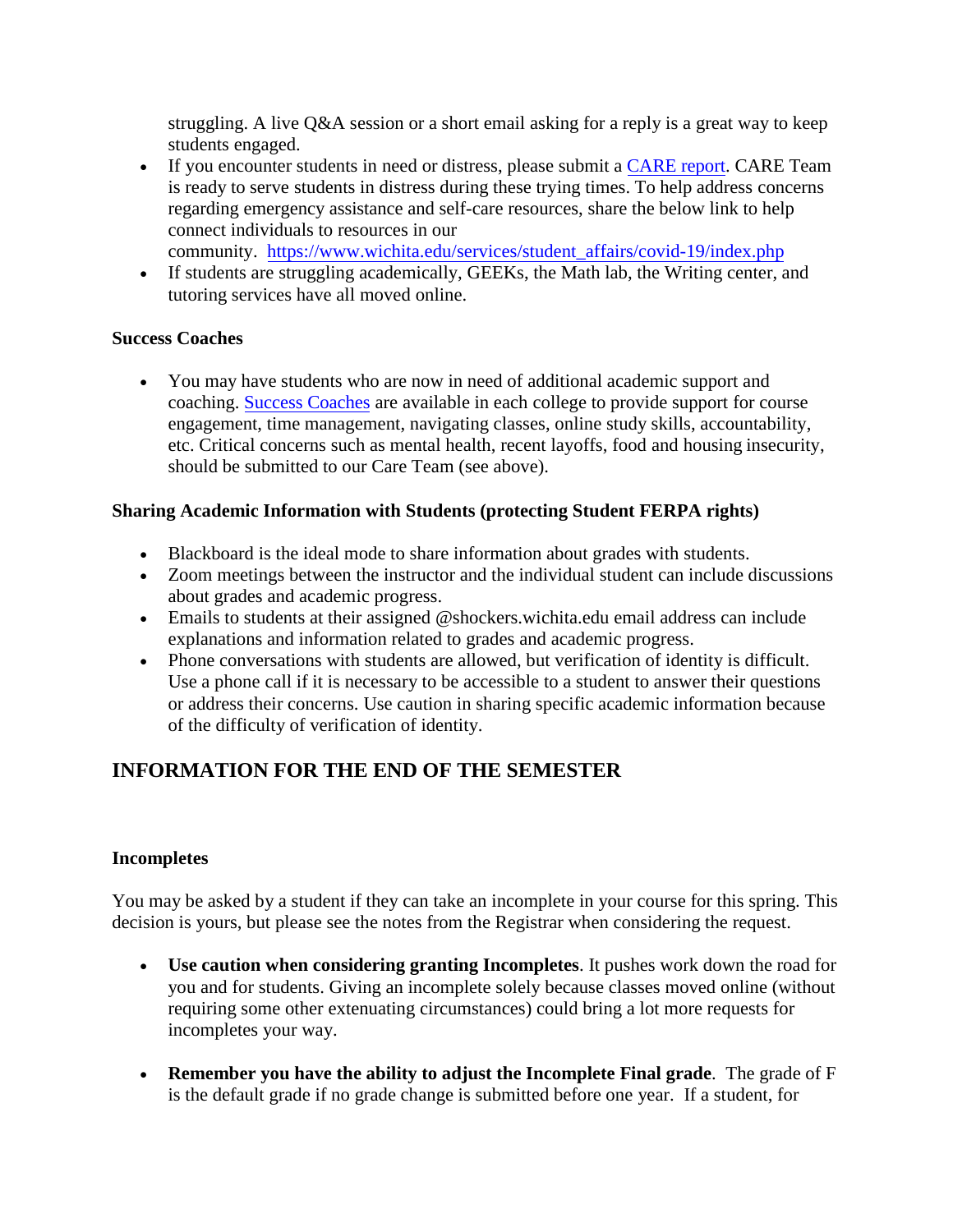instance, would receive a C without submitting further work, you could change the Incomplete Final Grade from F to C. The C would be the grade rolled to their record at the end of one year, you would not be required to take any further action. If they did complete the work, you'd submit a change a grade via the Grade Change link in myWSU.

• **Do not give an incomplete if the student is going to need to repeat the course**. Repeating a class doesn't remove the original attempt from the student's transcript. An Incomplete will still turn into an F (or whatever default grade you enter) and will show on the transcript. A repeat of the course will replace the previous grade in the student's GPA, but the original course will remain on the transcript.

You can review the catalog detail regarding incompletes at these links:

- UG <http://catalog.wichita.edu/undergraduate/academics/definitions-grading/grading-system/>
- GR <http://catalog.wichita.edu/graduate/academics/grading-system/>

#### **Finals Schedule**

- The [final exam schedule](applewebdata://69DD821F-4AED-47B7-9A4B-7D5C0D98B540/wichita.edu/finals) has not changed. Faculty teaching courses that began in-person and are administering a final exam at a specific time are expected to utilize the day/time specified for that course on the final exam schedule.
- Courses that have been online courses throughout the semester can schedule their final exams at the discretion of the instructor, but they should still take place during finals week.
- If your final is a "take-home" or a final assignment that isn't administered at a specific time, be sure to allow adequate time for grading to meet the May 19 grade submission deadline.
- All courses/finals, including online, are subject to catalog policy requiring students to take no more than 2 final exams in one day. Instructors with questions regarding this policy can contact the Office of the Registrar at [gina.crabtree@wichita.edu](mailto:gina.crabtree@wichita.edu)

### **Change of grading mode (Credit/No Credit vs Pass/Fail)**

- Faculty will enter grades at the end of the semester as usual following the traditional scale.
- WSU is considering a process where students can opt-in to change the class grading system to Credit/No Credit at the end of the semester if they feel that would be appropriate. This would not change normal grade entry but would convert the grade after it posted. The details are under consideration and an announcement will be made soon.
- Although some universities are choosing to convert all classes from letter graded courses to pass/fail (credit/no credit) courses, WSU has decided *not* to implement this change. There are several factors shaping this decision: